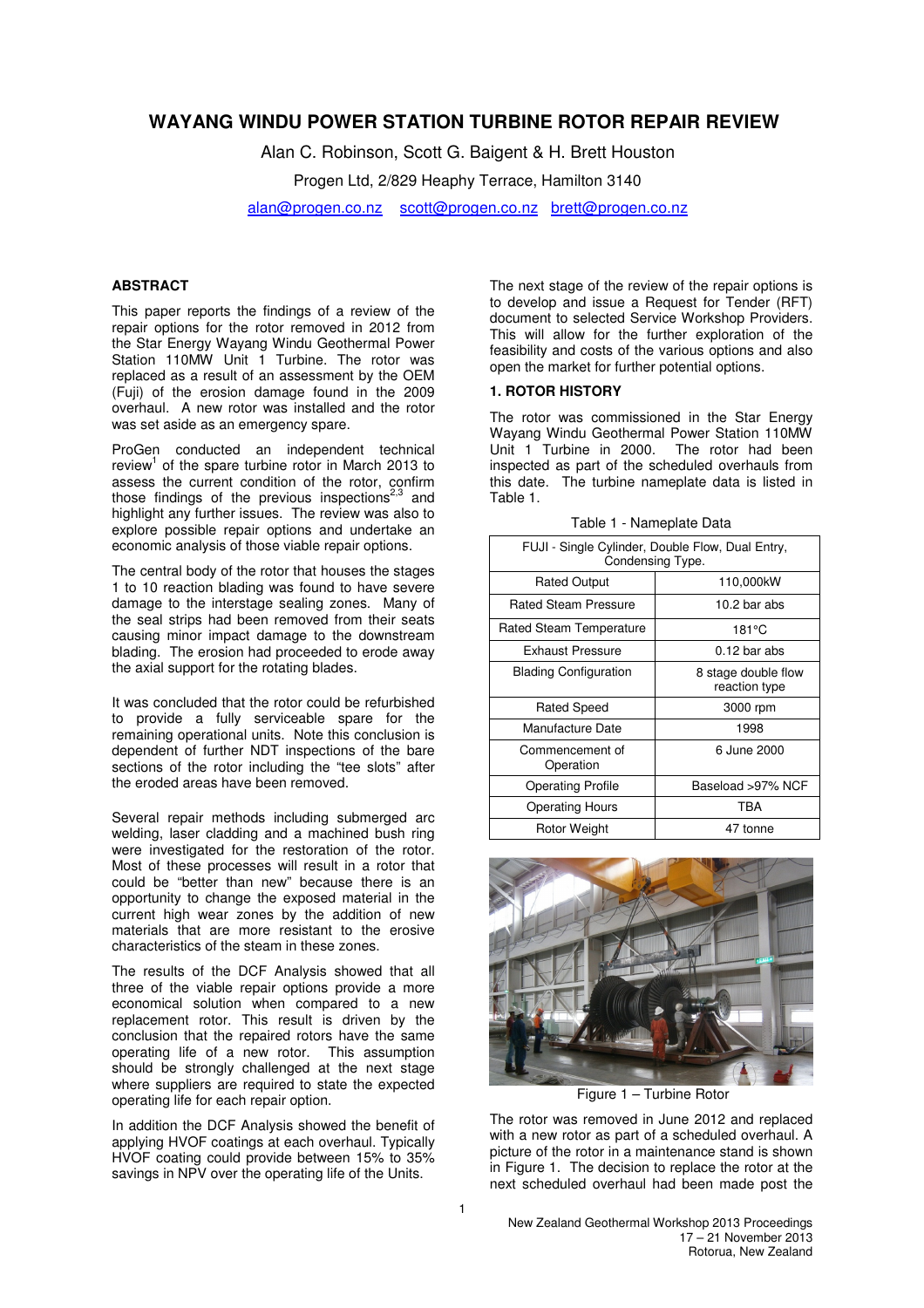2009 overhaul in conjunction with Fuji (OEM). The decision was based on inspections made on the rotor condition which showed that erosion damage to the rotor had advanced to a point where continued operation could be risking a more catastrophic event such as losing a blade and causing major damage.

ProGen was requested to undertake a independent technical inspection of the rotor, research different repair methodologies and potential improvements, formulate a financial analysis of the repair options and develop a full report detailing the findings.

The inspection was to focus on worn sections of the rotor body, damage to the sealing mechanisms, journals, gland bushes, thrust collar, couplings and blades. This was to include reviewing previous inspection reports, condition assessments and recommendations, interviewing technical staff and organising additional tests as required.

The research was to investigate potential approaches to repairing the rotor and blades and then assess the viability of each option. It was to include assembling financial information and workshop options for the repairs. Advice was to be sought from various experts in the field of restoration of geothermal steam turbines who could assist with the development and assessment of the options.

A discounted cash flow financial model was to be developed for the repair options and potential improvements. A review of the operating philosophy for the geothermal units and rotors was to be included to ensure that the model reflected optimal operation and repair strategies.

#### **2. ROTOR INSPECTION**

The turbine rotor and staging is shown in Figure 1.



#### **2.1 Rotor Body and Interstage Seal Erosion**

The inspection of the rotor $4,5,6$  revealed that the critical damage to the rotor body was situated in the Reaction Stages, 1 to 10 sections of both flows. The blades of these stages are provided with shroud blocks, integral with the blades.

The major erosion damage to the rotor is located on the rotor body between each of the Reaction Stages. Several of the seal "J" strips in these sections have been eliminated through the erosion of the parent metal surrounding the caulking groove. An example of this erosion at interstage 3 is shown in Figure 2.



Figure 2 - Erosion at Interstage 3

The erosion has encroached into the blade support slot at almost all blade locations. Note that the OEM (Fuji) has indicated that the blade support shoulder is critical to the security of the blades.

The erosion of the blade support shoulders is most noticeable in the middle reaction stages of each of the flows. This shoulder erosion has progressed since the 2009 overhaul to the point where stages 2-4 and stage 8 were outside the tolerances specified by the OEM (Fuji) as shown in Figure 3.



Figure 3 - Erosion at Blade Support Slots

The erosion of the seal areas of the Main Oil Pump (MOP) end section is noticeably more advanced than that of the Generator end as shown in Figures 5 and 6. Of the 18 seal strips that were originally installed at each end of the rotor, only 9 remain in the MOP end whilst 16 remain in the Generator end.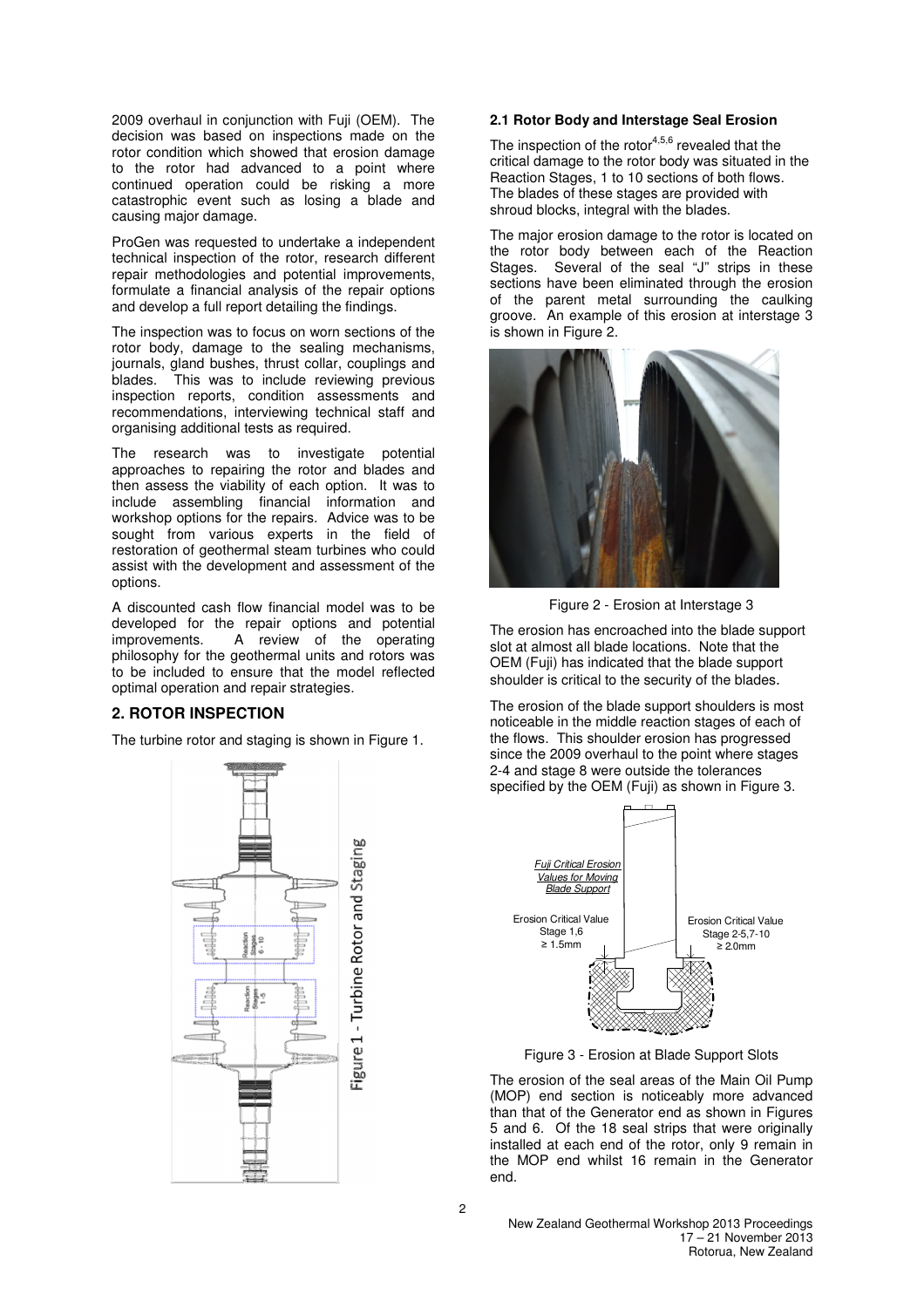

A notable point with the Generator end is that almost all of the caulking grooves had now been fully exposed on the upstream side. As a result there was a high potential for the seal strip caulking being dislodged in the near future should the rotor be returned to service in its current condition. It was also likely that a number of the adjacent strips may also be dislodged and result in major consequential damage to the blading components.

#### **2.2 Reaction Stage Blade Observations**

With the rotor being presented in a cleaned condition it was not possible to view the rotor blading in its post running condition. In addition there was no available assessment of the thickness and coverage of any deposits or the chemical composition of such deposits.

The blading was in reasonably good condition with little obvious erosion and only light corrosion pitting on some of the blade faces.

Closer inspection revealed that the trailing edge of the blades have a slight hook, curving into the port of the blade. The edges of the blades are mostly thinned to a fine knife-edge which has weakened the stability of the exit of the port. The slightly ragged trailing edge can be seen in the Figure 7.



Figure 7 - Blade Tip Trailing Edge Erosion

The hook shape has been formed from the deflection of the fine edge by either the grit-blast cleaning of the blades or the steam/water droplet and (at times) deposit laden media passing through the stages. The formation of this edge was not able to be checked prior to the blast cleaning of the rotor so the actual "as found" shape of the trailing edge could not be confirmed

Most of the blades exhibited some erosion on the pressure faces. This erosion is limited to the inner and outer radial extremities of the port. The blade in Figure 7 shows a slight curve on the outer end of the trailing edge indicating the erosion. This curve is replicated on the inner edge of the port wall as well.

There were signs of corrosion pitting on both the pressure and suction faces of the blades. This pitting is mostly very light and doesn't cover the complete blades

## **2.3 Erosion Mechanism**

The bulk of the damaging erosion is situated in the rotor stages after the first two sets of rotating blades of each flow. The erosion is more significant on the rotor material rather than the seal strips, caulking material and blades. This is due to differences in hardness of each item.

It is presumed that the erosion is being caused by water droplets. As the steam is dried out by the pressure drop across the stationary blades, the water has been carried into the turbine. This carryover is either from incomplete scrubbing or inefficient drainage in the pipeline downstream of the scrubbers. The water is likely to contain geothermal minerals. These would precipitate as micro-particles of silica and salt as the pressure drops when the steam is bypassing the stationary nozzle. The particles would be the source of the aggressive erosion and corrosion. In addition NCGs in the steam can react with the water film at the first condensation point and generate acids (low pH) which can also attack the rotor. The circulation of this water, with or without evaporates is aggressively eroding the rotor material around the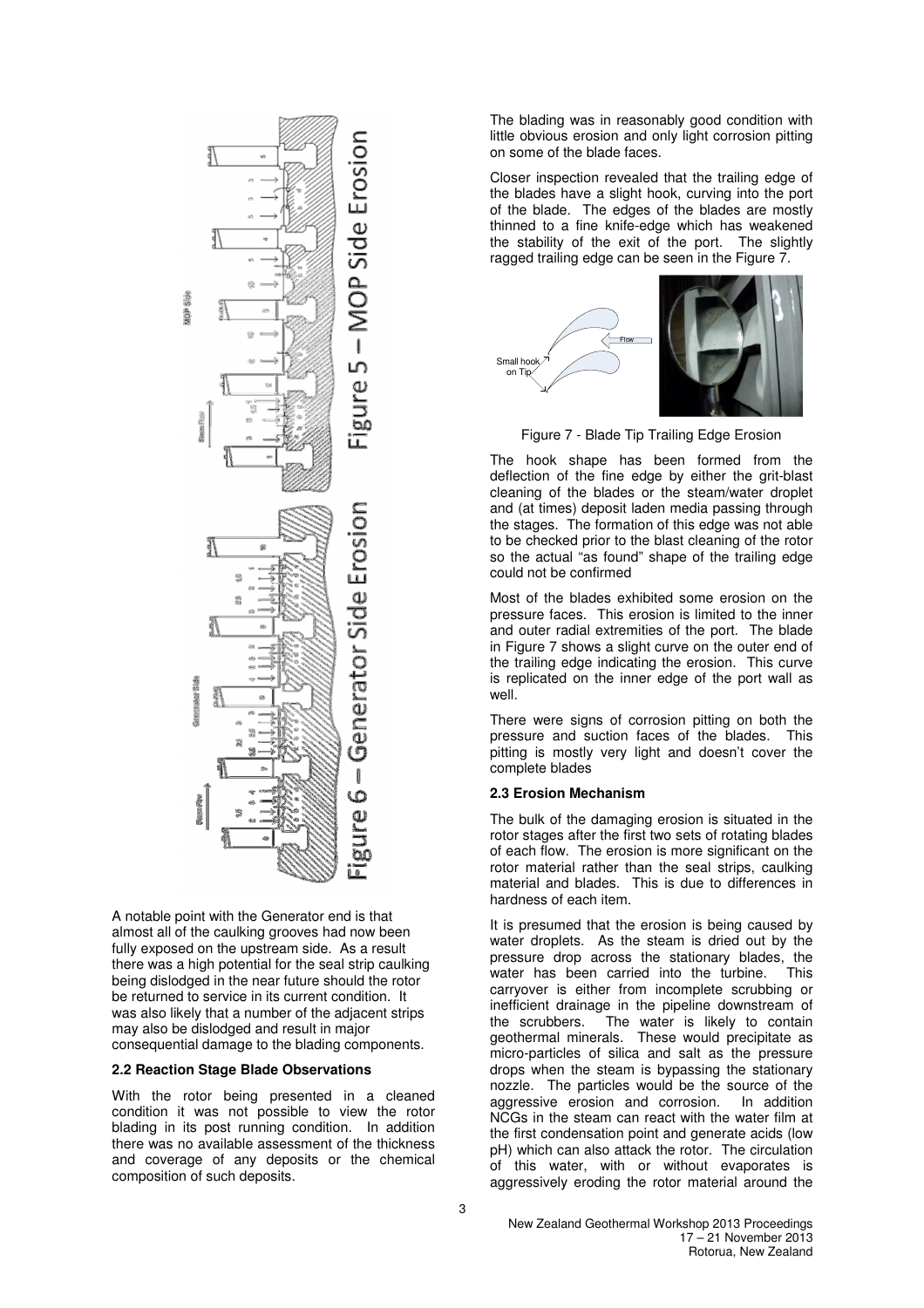caulking strips ahead of the seal strip. As each of the seals is being eroded/stripped from the rotor, then more fluid is bypassing the nozzle increasing the erosive effects.

It is not known if the water droplets are being carried through the separator/steam strainer or they are forming with the localised conditions at the various stages. The OEM (Fuji) indicates in their 2009 and 2012 reports that the damage is resulting from low pH value of the steam. This may have a contributing effect.

With the majority of the damage being located in the MOP end of the rotor there is a question as to why this is the case. While it is possible for the blade carrier at the MOP end to be secured slightly out of alignment with the rotor, it was noted that the remaining seal strips bear no real evidence that there has been any significant contact with the stationary blading. However, it is possible that the damage is linked to earlier events where the clearances on the sealing mechanisms may have contributed to increased flows across the labyrinth stages at the MOP end. At least one other power station operating similar type turbines have had NDE tip seals ripped out and/or excessive wear on the tip seals from running up a hogged rotor.

An additional theory is that the centre of the rotor sag is offset at the MOP end. When the rotor is uncoupled, the sag would be in the central section very close to the midpoint between the two bearing<br>centres. However. the rotor stiffness would However, the rotor stiffness would significantly change after bolting the rotor to the generator (which has two central bearings relatively close together as well as the large diameter coupling). This change in stiffness would then offset the rotor sag centre point towards the MOP end. It is also likely that there is a critical below operating speed. When the machine is run through the critical with a hog or sag, the tip seals in the first couple of interstages MOP side would be the bits most likely to rub. Once this then starts, then it would just accelerate the wear. This rubbing could be indicated by rub marks on the diaphragm tip seals or groves worn into the rotor blades.

As there is no interstage drainage capability within the HP blade carrier therefore any water that has formed, has to proceed through each of the stages before there is any opportunity for it to be siphoned off into the drainage cavities. If the steam turbine process follows normal design thermodynamics, then even dry steam entering will be 6% water by the end of the HP section and first drain. Spontaneous condensation of water droplets from super-saturated steam (the Wilson line) occurs at about 3% wet so there will be significant quantities of water flowing through the turbine blading and sealing areas.

The assumption could be made that the major cause of the erosion is from within the system, the result of steam borne conditions eroding the rotor material. A separate investigation needs to be undertaken to research the erosion mechanisms to see if changes can be made to alleviate the conditions causing the damage. At this point the

assumption could also be made that the erosion process will continue on the new rotor installed in Unit 1.

#### **2.4 Turbine Rotor Remaining Parts**

Additional issues were noted during the inspection and are listed below. Note repair options for these issues have not been included in this paper.

The blade shoulder behind the R5 and R10 row blades has a gap of between 0.15 and 0.30. Advice should be south from the OEM on the significance of this gap.

The root fixing location of both sets of LP2 blades have an erosion groove on the upstream rotor side of the fir tree root. The groove is the result of the impingement of the discharge from the NDII blade ring interstage seal. This impingement is also eroding the whole of the leading edge of the rotor steeple. An application of HVOF protective coating at each survey interval would benefit this area and arrest the erosion.

There is an impingement groove near the upstream base of both of the LP3 wheels which has been caused by the discharge of the NDIII interstage seal. This damage will need dressing and coating with HVOF at each survey interval.

The exhaust side of the LP3 wheel has suffered impingement of the rotor blade root steeple and the leading edge of the steeple is eroded. This area should be considered for an application of an erosion resistant coating.

Both sets of gland bushes are showing signs of excessive erosion on the castellations. There are grooves into the rotor resulting from debris buildups that have cut their way into the rotor in at least two locations. These bushes need to be rebuilt and then coated with an erosion resistant HVOF coating.

## **3. ROTOR REPAIR PROCESS AND OPTIONS**

For the rotor to be repaired then the stages 1 to 10 will need to be de-bladed. The de-blading will need to be conducted in a manner that preserves several blades from each row so that they can form a pattern for reverse engineering should that path be necessary. If the blades are not to be recovered then the remainder of the blades can be removed by machining or similar process.

The next stage of repair of the rotor is likely to require the removal of up to 10mm of material from the centre portion of the rotor to clear away the eroded material. The rotor blade "tee slots" will also need to be cleaned at this point. A full NDT check of the bare sections of the rotor including the "tee slots" should be conducted prior to proceeding further as this may indicate that cracking or other damage is of an extent that a repair is not viable and the rotor is to be scrapped.

Several repair options have been suggested for dealing with recovering of the erosion of the centre portions of the rotor. These options range from the fully fusion welded repair to the use of wire feed,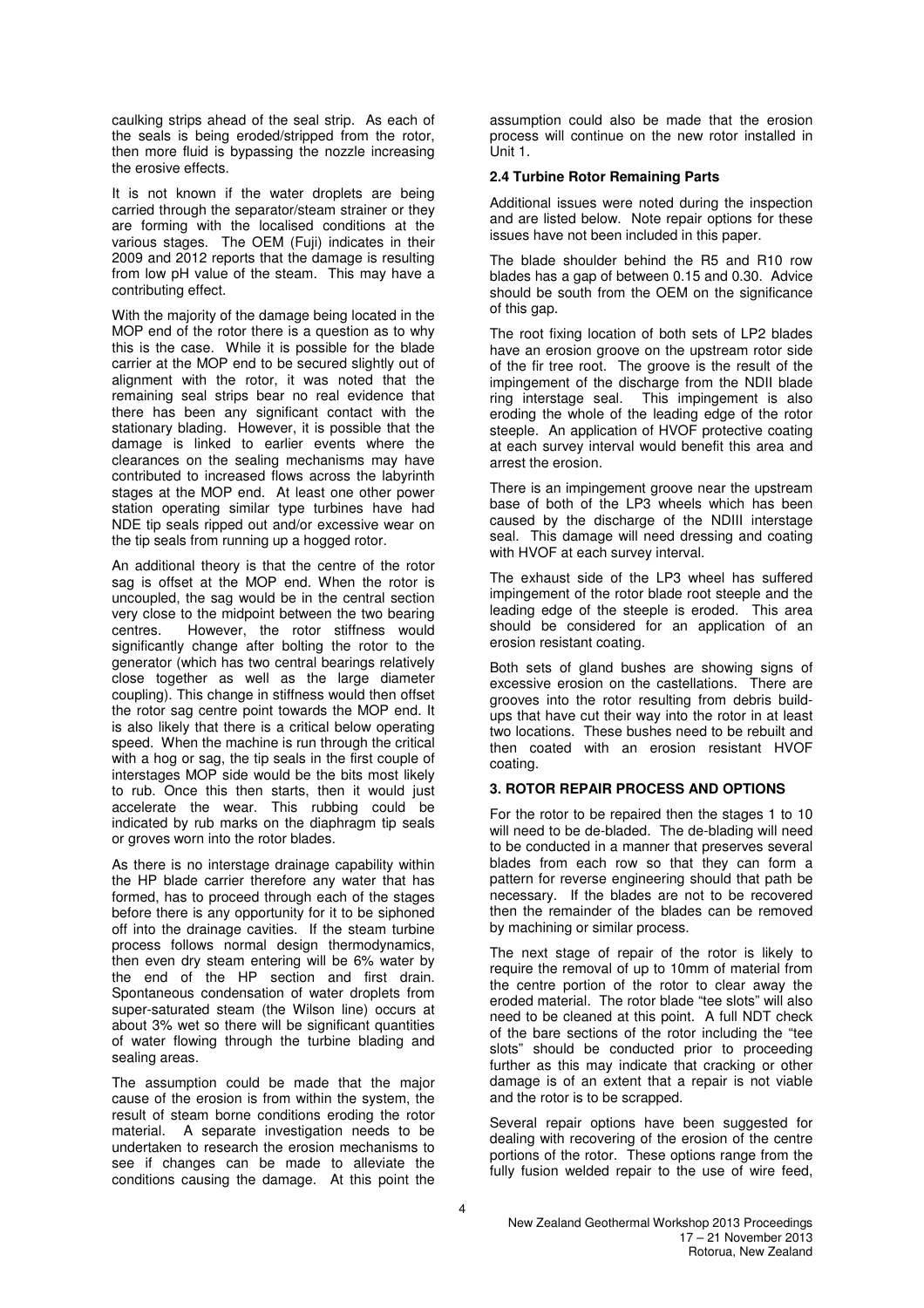thermal spray applications. The repair options are as follows.

#### **3.1 Submerged Arc Weld Repair**

The submerged arc repair process has been adopted and refined over the years by a number of OEM companies as well as major service companies specialising in steam turbine rotor repairs. This process uses a fully fusion-welded overlay to rebuild the eroded surfaces.

The welding would normally take place while the rotor is suspended and rotated in a lathe to reduce the potential for distortion. Some workshops are able to suspend the rotor vertically for this purpose. The welded rotor areas are then normalised and NDT tested prior to machining.

This process lends itself to the addition of materials more suitable for minimising the effects of the erosive steam conditions. It has been assessed that there could be the potential for some distortion of the thinned areas of the tee slots. A better understanding of the risks of this distortion would need to be developed when the dimensions of the remaining material over the slots is able to be measured.

The USD \$2,500,000 approximate cost used for this option is based on either repair in a local workshop equipped with mobile machining, welding and balancing equipment or repair in an overseas workshop and including the packaging, shipping and repair. The machining/welding cost is USD \$750,000 with the rest of the cost associated with set up of a local workshop or transporting and shipping the rotor to an overseas workshop and new blades USD \$1,000,000.

## **3.2 Laser Cladding Repair**

This repair process is a complete micro fusion weld that can use various materials to achieve desired hardness and erosion resistance. While it has been used in Gas Turbines and clean steam blading repairs it is not known without further investigation if there have been repairs of this nature performed on geothermal turbine rotors.

The repair method will need to be carried out on a large capacity lathe similar to that required for the other methods. The process is performed by applying the wire and or powder fed material into a localised light beam that generates minimal heat.

It is expected that the benefits of this method will be; little distortion, reduced likelihood of needing heat treatment and the application of erosion resistant material with excellent mechanical strength properties.

A general comment from those in the industry who are using this process for repairs and modifications is that the Laser Cladding technology will become much more dominant in the industry in the near future as the equipment for the application becomes more available to those who are looking to move from the older technology type of repairs.

The USD \$2,000,000 approximate cost includes new blades.

## **3.3 Attached Bush Ring Repair**

This process involves the installation of purpose built bush rings, secured to the rotor after the machining back to remove the erosion indications. The bush rings would likely be installed in close matching halves then secured to the rotor by means of screws or rivets. The completed installation would then be machined to the correct tolerances with the addition of the sealing grooves. The seal strips can then be installed through the fasteners to lock all in place.

This method would also lend itself to using more erosion resistant materials to prolong the rotor life.

This method of repair is currently the favoured approach of the OEM. The USD \$4,000,000 approximate cost includes new blades.

## **3.4 Thermal Spray Coating Repair**

The thermal spray process involves the application of wire fed molten material propelled at high speed onto a cleaned and prepared rotor surface. The spray coating is mechanically bonded to the substrate by the cooling of the coating adhering to the specially prepared rotor surfaces.

This mechanically bonded material is than able to be machined back to the required dimensions and prepared for the installation of the sealing strips. The coating is normally secured with a thin layer of highly wear resistant HVOF tungsten carbide.

This process has been used to varying degrees in a number of turbine rotor repair applications, particularly in the Philippines. It has been used for restoring rotor gland bushes and other surfaces.

This repair process would appear to be the least favoured by the repair experts that have been consulted so far. The mechanical strength of the bonding is questioned as the volume of material required to be added in this example (up to 10mm) would seem to be up to 5 times thicker than the normal limit applied.

Costings for this repair option have not been included as further research would be needed to prove this as a viable process for the repair of the rotor.

## **3.5 Supply of New Rotor**

The replacement with a new rotor has been used as the base case for comparison against the repair options. The cost of a new rotor is USD \$7,000,000.

## **3.6 Advantages and Disadvantages**

The currently researched repair options that have been considered are laid out below to evaluate the various advantages and disadvantages of each:

## **3.6.1 Submerged Arc Welded Repair**

#### Advantages

• Complete repair with materials resistant to the erosion / corrosion.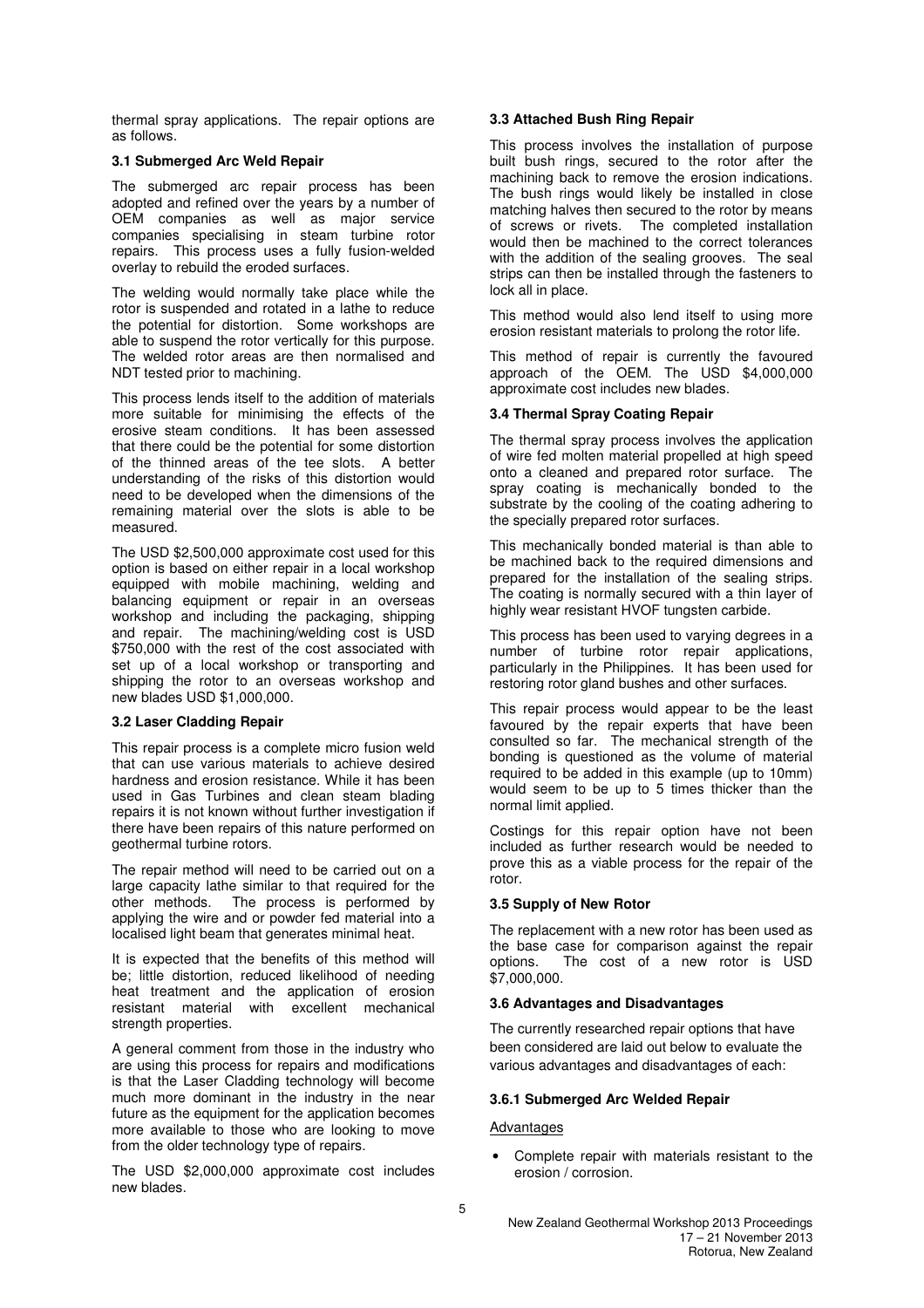- Secure homogenous repair.
- Well tested on a number of rotor repairs supported by various OEM

## Disadvantages

- Requirement for heat treatment
- Limitation of workshops capable of conducting the work.
- Potential for distortion of tee slot form.
- May require the removal of some of the LP blading because of the heat treatment.
- Not currently supported by OEM

## **3.6.2 Laser Cladding Repair**

#### **Advantages**

- Potential for a weld process that does not have a requirement for heat treatment resulting in significant time and cost savings
- Able to take advantage of using materials that are resistant for erosion / corrosion
- Secure homogenous repair

#### **Disadvantages**

• Not enough knowledge about the process to confirm complete suitability at this stage.

#### **3.6.3 Manufactured Bush Ring Repair**

#### Advantages

- No welding on the rotor body
- Use of erosion resistant materials
- Process is supported by OEM and is currently employed in other stations for repairing diaphragm spill strip seals

#### Disadvantages

- Question over the integrity of the repair given the requirement for enhanced security of the fasteners
- Question whether the repair provides the level of lateral support to the blades that is required
- Reduction of material over the "tee slots" could weaken the attachment
- Need to investigate further detail about the repair process to evaluate the risks
- Question over integrity of rotor diameter being reduced.

## **3.6.4 Dual Arc Metal Spray Repair**

#### Advantages

- Currently used for rotor repairs in Philippines
- No heat treatment required
- Lower cost of repair

#### **Disadvantages**

- Thickness of the overlay required expected to be too much for the mechanical stability of the repair
- Lower mechanical strength than other options
- Doubts about the amount of lateral support that this method will be able to provide for the blades
- More research required into the viability of this technique

#### **4. FINANCIAL ANALYSIS**

A discounted cash flow (DCF) analysis was undertaken for each of the three viable repair options (Laser, Bush Ring and Submerged Arc) and compared against the base case of replacing the rotor every 12 years with a new rotor.

Several key assumptions have been developed for the proposed operating philosophy of the Geothermal Units. These assumptions include

- That the Geothermal Units will have an operating life of 30 years. Thus Unit 1 will cease operation in 2030 and Unit 2 in 2039. While it is possible that the Units may continue operating past these periods it has not allowed for so that a simple model could be developed.
- That the Units will be overhauled every 4 years. Currently the Units have been overhauled approximately every 3 years but there are plans to extend this to 4 years and potentially 5 years.
- That the life of a rotor is 12 years as has been experienced on Unit 1. The currently operating and steam conditions are such that it may not be possible to extend the rotor life beyond this period without undertaking significant process or equipment improvements. This has not been allowed for so that a simple model could be developed.
- That the life of a rotor can be extended to 20 years if HVOF coatings are applied at the time of this repair and every 4 years thereafter. Recent experience with HVOF coatings have shown that they will assist with delaying the onset of the erosion experienced in the reaction stage blading and gland bush areas of the shaft. The coatings have a limited life and will need to be re-applied at each overhaul interval. Costs for HVOF coatings are assumed to be USD \$50,000 to apply as part of this repair and USD \$125,000 (2013 \$) at future overhauls.
- That all three viable repair options will return the rotor to an as new state. This is based on advice from the different Service Providers and technical support staff approached as part of this review. Thus the repaired rotors have the operating life of 12 years without HVOF coating application or 20 years with HVOF coating.

The results of the DCF Analysis (refer Table 2) show that the repair options provide a more economical solution when compared to a new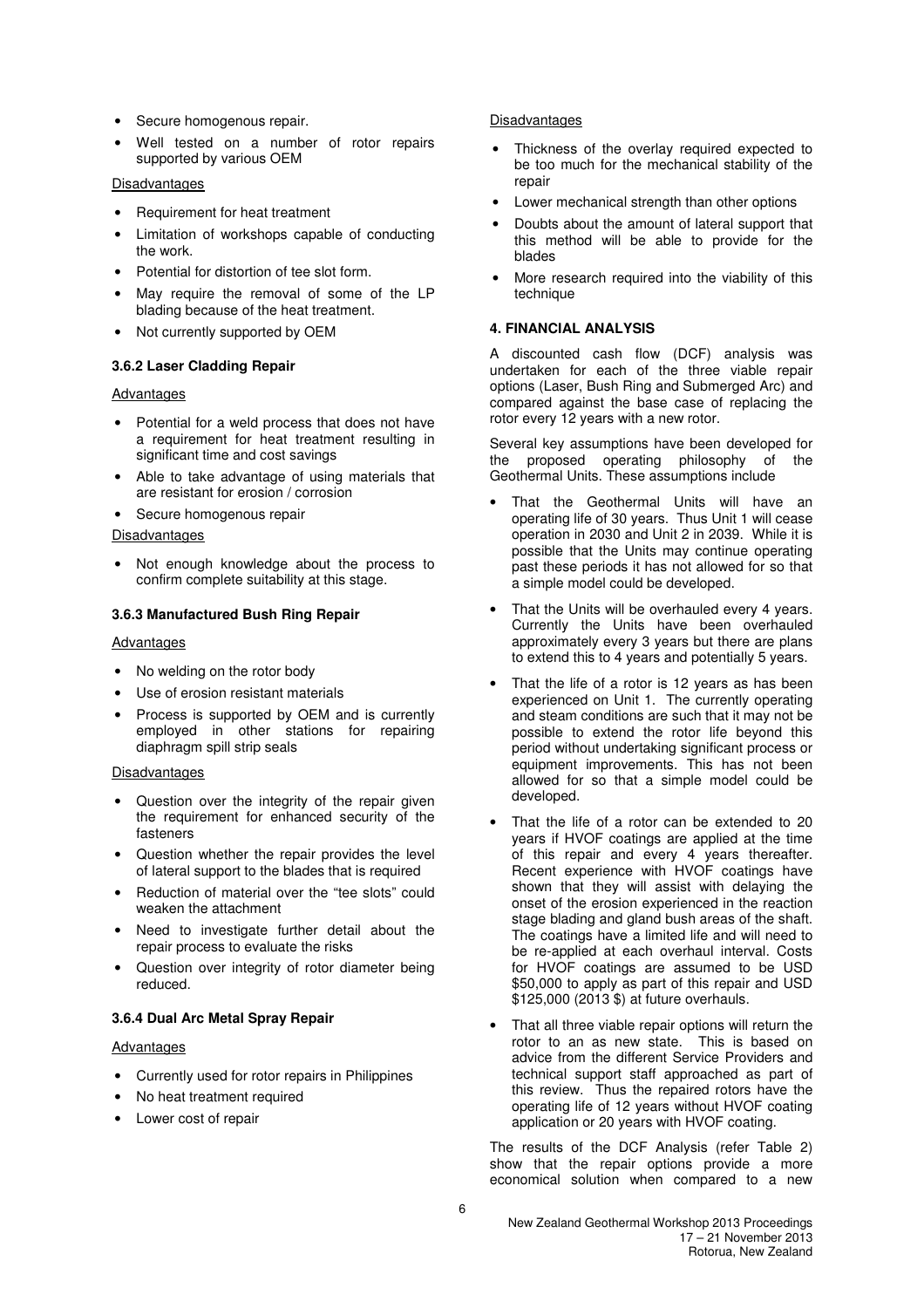replacement rotor e.g. a Submerged Arc Repair Only (with no HVOF) will cost \$4m vs. a new Rotor Only (with no HVOF) of \$11m. This result is driven by the fact that the repaired rotors have the same operating life of a new rotor. Thus in a DCF Analysis a repaired rotor will always have a lower Net Present Value (NPV) as the capital outlay will be significantly less than a new rotor. This assumption should be strongly challenged at the next stage of the review when a RFT is issued and suppliers are required to state the expected operating life for each repair option.

In addition the DCF Analysis showed the benefit of applying HVOF coatings at each overhaul e.g. a Submerged Arc Repair (with HVOF) will cost \$3m versus a Submerged Arc Repair Only (with no HVOF) of \$4m. Typically HVOF coating could provide between 15% to 35% savings in NPV over the operating life of the Units.

| <b>Repair Option</b>                                               | Initial<br>Capital<br><b>Investment</b> | 2nd Capital<br><b>Investment</b><br>in 2025 (if<br>required) | <b>DCF NPV</b><br>over 27 Yeal<br>life to 2039 |
|--------------------------------------------------------------------|-----------------------------------------|--------------------------------------------------------------|------------------------------------------------|
| Submerged Arc Weld<br>Repair Only                                  | \$2,500,000                             | \$5,030,491                                                  | $-$3,996,223$                                  |
| Submerged Arc Weld +<br>HVOF Repairs at each<br>Overhaul           | \$2,550,000                             | Not Required                                                 | $-$3,021,182$                                  |
| Laser Cladding Repair<br>Only                                      | \$2,000,000                             | \$4,024,393                                                  | $-$3,216,096$                                  |
| Laser Cladding Repair +<br><b>HVOF Repairs at each</b><br>Overhaul | \$2,050,000                             | Not Required                                                 | $-$2,558,219$                                  |
| Bush Ring Repair Only                                              | \$4,000,000                             | \$8,048,786                                                  | $-$6,336,605$                                  |
| Bush Ring Repair +<br><b>HVOF Repairs at each</b><br>Overhaul      | \$4,050,000                             | Not Required                                                 | $-$4,410,071$                                  |
| Replace with New Rotor<br>Only                                     | \$7,000,000                             | \$14,085,375                                                 | $-$11,017,367$                                 |
| Replace with New Rotor<br>+ HVOF Repairs at each<br>Overhaul       | \$7,050,000                             | Not Required                                                 | $-$7,187,848$                                  |

Table 2 – DCF Analysis Results

The following assumptions have been used in the DCF financial analysis

- 1. Inflation Rate =  $6\%$
- 2. Discount rate = 8%
- 3. Life of each Geothermal Unit is 30 years (Unit 1 installed 2000, Unit 2 installed 2009)
- 4. Each Unit is overhauled every 4 years
- 5. Life of Rotor with no HVOF repairs is 12 years (as experienced on Unit 1)
- 6. Life of Rotor with HVOF repairs is 20 years (based on experience where HVOF coating applied)
- 7. Costs to apply HVOF to the planned repaired rotor will only be an additional \$50,000 as the

majority of the cleaning and preparation work will be done as part of the repair

- 8. Where HVOF coatings are to be applied at a later overhaul then this will necessitate the operating rotor being swapped out with spare at each overhaul
- 9. HVOF repairs to a swapped out rotor are based on cost in 2013 of \$125,000 and would occur at every overhaul (4 years)
- 10. All three repair options provide the same life as a new rotor - 12 years with no HVOF or 20 years with HVOF
- 11. All costs are in USD

#### **5. ROTOR REPAIR RECOMMENDATIONS**

#### **5.1 Reaction Stage Rotor Body Repair**

The repair of the sealing and blade support sections of the rotor can be feasibly repaired by utilising a number of options. This is a more economical solution compared to the purchase of a new rotor. Based on a quality repair being achieved the life of a repaired life will be the same as that of a new rotor.

Expert technical support will be required to assist in the evaluation of the chosen repair process to ensure that it meets the Star Energy criteria for the use of the spare rotor.

#### **5.2 Reaction Stage Blading**

All currently explored and recognised repair options are highly likely to require the removal and installation of the turbine blades. It is also assumed that a large proportion of the removed blades will be unsuitable for replacement into the repaired rotor. This would mean that a blading contingency plan will need to be developed. One option could be to purchase a full set of blades and use what is necessary, holding the remaining as spares for the next two rotors should they be required. It may also be preferable to plan to replace all HP section blading and therefore save significant time in the removal process of the existing blades.

It is suggested that an allowance is made for the removal of a portion of the reaction stage blades to allow for the reverse engineering of these blades if required.

#### **5.3 Application of HVOF Coatings**

Implement the application of erosion protection technology such as HVOF thermal coatings for future overhauls. This form of erosion protection will assist with delaying the onset of the erosion experienced in the reaction stage blading and gland bush areas of the shaft. The coatings have a limited life and will need to be re-applied at each overhaul interval. The DCF Analysis has shown the benefit of applying HVOF coatings at each overhaul Typically HVOF coating could provide between 15% to 35% savings in NPV over the operating life of the Units.